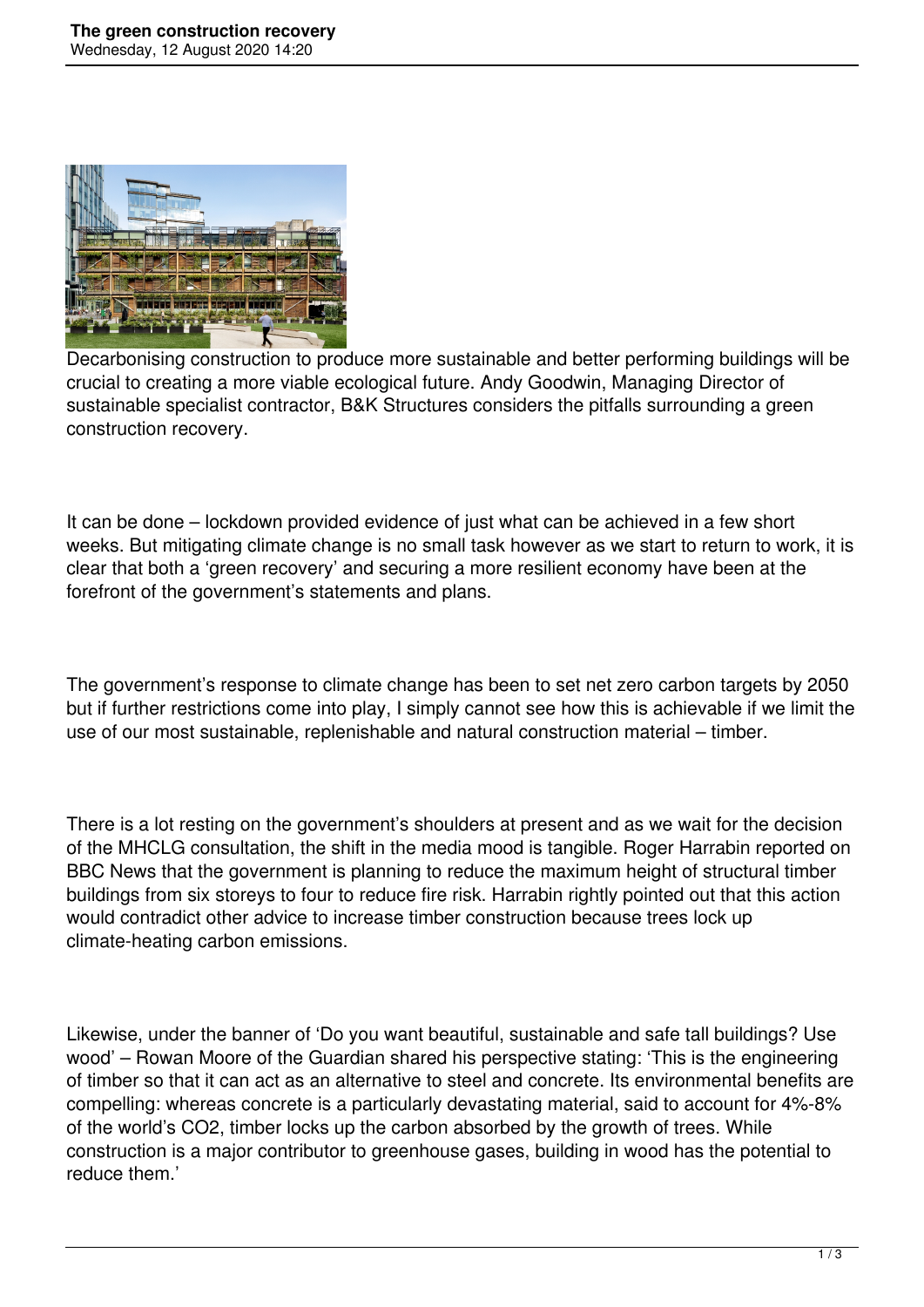Until recently the benefits of carbon sequestration were not widely discussed. But with the growing evidence of global warming and the need for change – sustainability is now back at the top of the construction agenda. Timber creates a natural carbon store through sequestration. For example, cross laminated timber has a net store of 676kg of CO2, /M3. In simple terms the use of timber will have a positive impact on the environment, embodied carbon is therefore pivotal in the fight to reduce our carbon footprint.

We have been advocating this for years, but it appears that potentially banning engineered timber in the external walls of residential sectors above 11m – has created a groundswell of support for timber construction.

It is clear that the UK is out of step with the approach being taken by leading economies in Europe. Even our UK partners are taking a more pragmatic and practical approach. The Scottish building regulations are eminently sensible – building up to 18m in structural timber is permitted when supported by evidence of non-combustible cladding and well-designed fire management systems.

Global concerns to mitigate climate change have prompted some cities and governments to consider the embodied emissions of the materials we use to construct buildings, particularly the sum of all the energy required to extract, process, manufacture, transport, build, and maintain each material. With this consideration in mind, timber is an attractive option since it can achieve less embodied and operational emissions in comparison to concrete and steel. In addition, the prefabrication of timber components with precision can deliver a highly efficient building envelope that improves insulation, saves on heating and cooling and minimises thermal bridging.

In these highly uncertain times, the construction sector needs absolute certainty that there will be no backtracking on the government's commitment to strengthen Part L of the Building Regulations. We simply must not lose sight of the UK's ambition to create a low-carbon economy.

## **About B&K Structures**